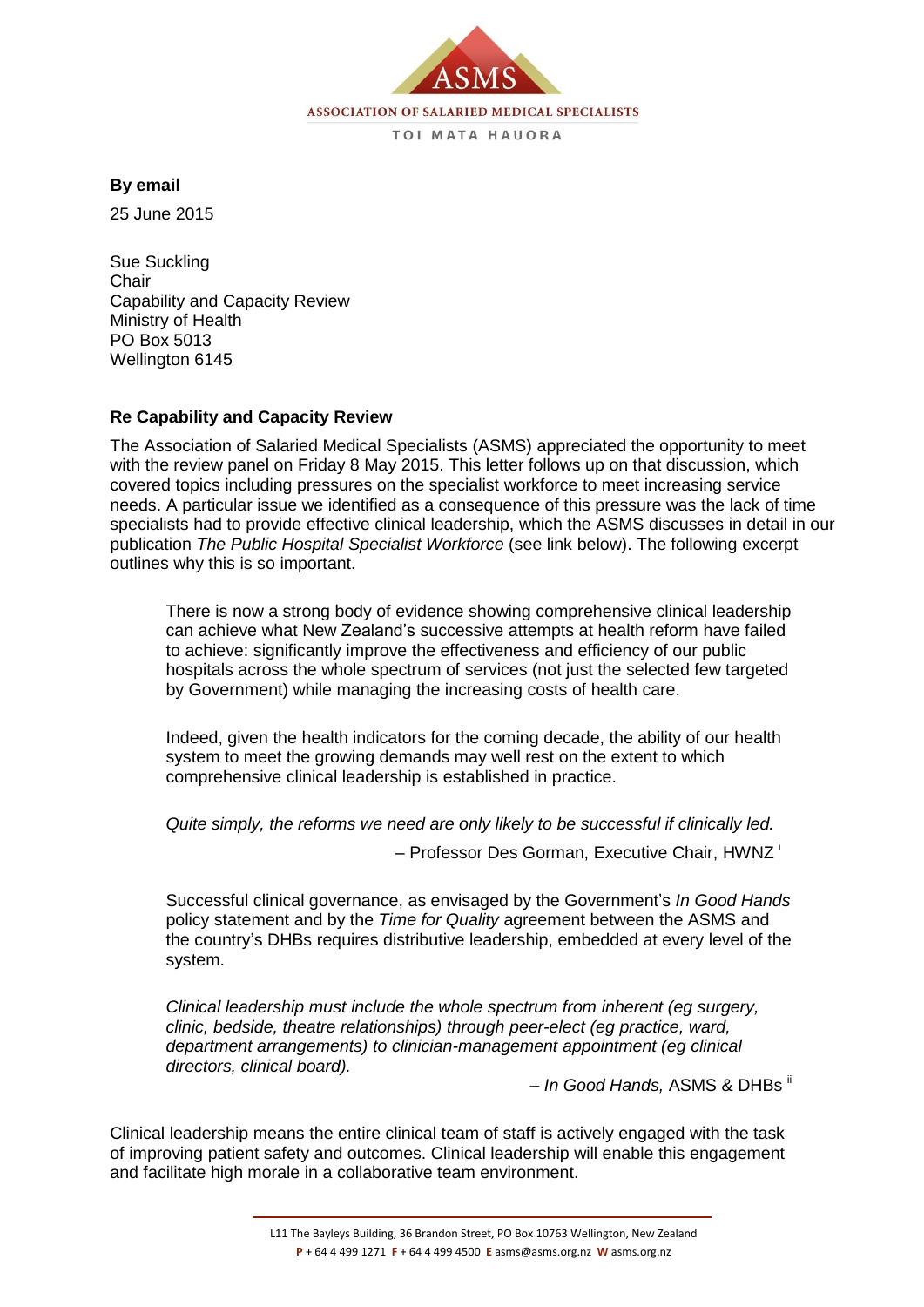Where particular actions are identified as achieving positive clinical indicators, these should be addressed with haste. Clinical leadership will see the necessary culture change implemented to facilitate these outcomes.

The *Time for Quality* Agreement sets out the parameters of the partnership between managers and SMOs. The latter are expected to provide the leadership in service design, configuration and best practice service delivery driven by the parties' commitment to good quality outcomes for patients.

Some of the many specific benefits of comprehensive clinical leadership include:

- effective and efficient development of new innovative service models
- quality training and supervision
- sustainable achieve of government health targets
- improved safety and quality of services and outcomes.

## **Requirements for progress**

The Ministerial Review Group recommendations to reinforce the development of clinical leadership (endorsed by the Government) include that:

- a) clinical leaders have a recognised allocation of time for the role
- b) a programme of cultural change is developed to enhance clinical leadership
- c) resources are available to develop leadership skills as part of professional development programmes.

Priority must be given to seeing these recommendations put into action. For this to succeed in any meaningful way, financial investment is needed to develop the capacity of the specialist workforce to enable 'time for quality'.

This requires, as a matter of urgency, improved specialist recruitment and retention measures, including more competitive salaries and working conditions.

*The Public Hospital Specialist Workforce* further discusses the related issue of long-standing specialist workforce shortages. The consequences of a continuing under-supply of specialists include:

- increased risks to the clinical and financial viability of some services
- increased wasteful expenditure
- reduced cost-effectiveness of hospital services overall
- decreasing ability to improve safety and quality of services
- reduced capacity to develop more innovative and efficient services
- continuing heavy dependence of overseas recruitment, escalating specialist turnover rates

• reduced capacity to train new specialists, with far-reaching negative flow-on effect for the whole medical workforce.

*The Public Hospital Specialist Workforce* and a follow-up publication, *Taking the temperature of the public hospital specialist workforce*, are available electronically via the links below.